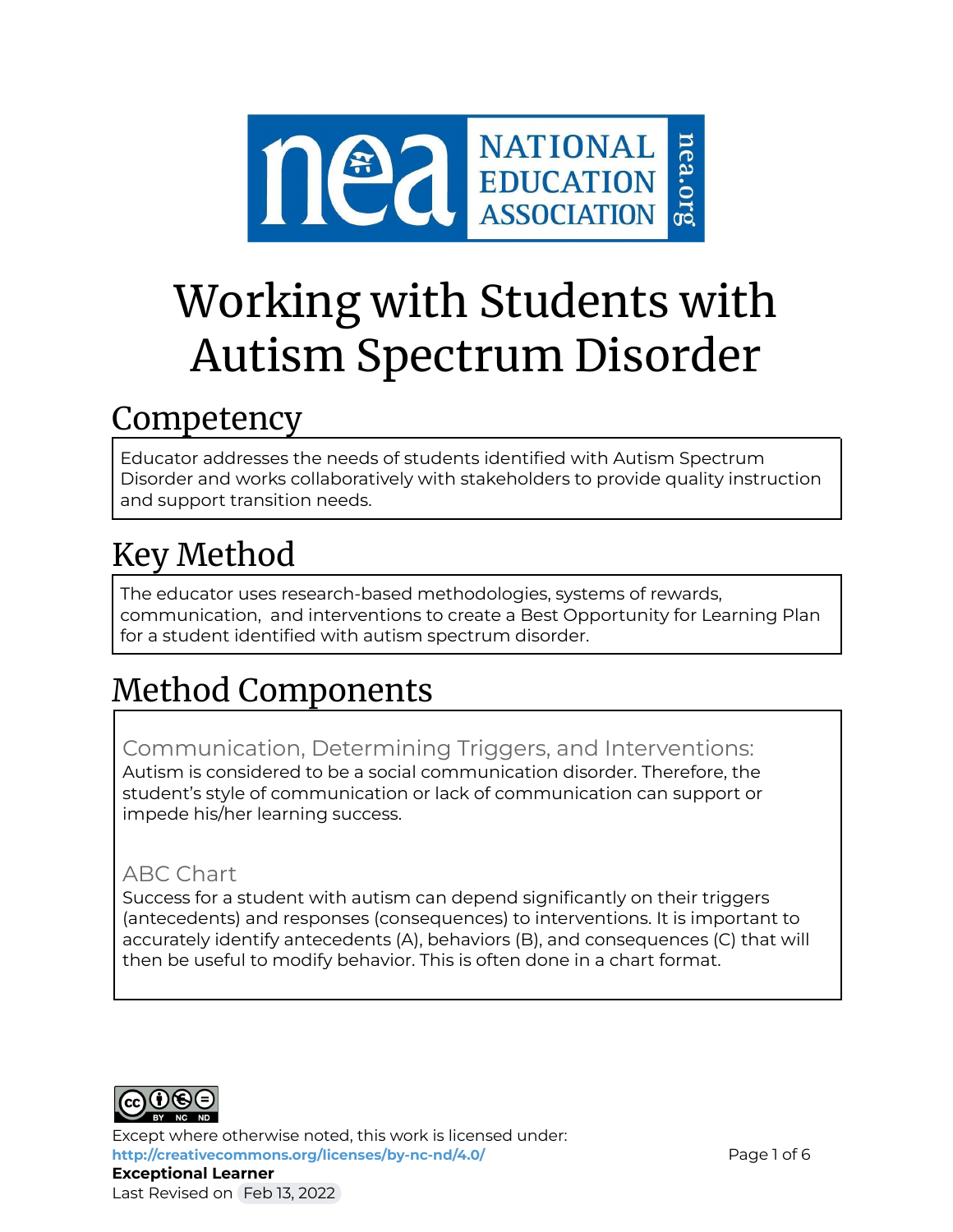### Reinforcement Survey

Once the ABC chart has been completed, it is necessary to identify reinforcements/rewards that motivate the student to change. A reinforcement survey can be used to identify items, situations, activities, and social situations that are helpful in shaping student behavior.

### Development of Best Opportunity for Learning Plan

Students with autism learn best in environments and situations that are consistent and predictable. Given that there are many different environments, activities, and individuals that impact a student with autism daily, it is important to have a plan developed that will afford the student with the best opportunity for learning.

## Supporting Rationale and Research

Banda, D. R., & Grimmett, E. (2008). Enhancing Social and Transition Behaviors of Persons with Autism through Activity Schedules: A Review. *Education and Training in Developmental Disabilities*, 324-333. Retrieved from [https://www.jstor.org/stable/23879794?seq=1#page\\_scan\\_tab\\_contents](https://www.jstor.org/stable/23879794?seq=1#page_scan_tab_contents)

Bauminger, N. (2002). The Facilitation of Social-Emotional Understanding and Social Interaction in High-Functioning Children with Autism: Intervention Outcomes. Journal of Autism and Developmental Disorders, 32(4), 283-298. Retrieved from: <https://pubmed.ncbi.nlm.nih.gov/12199133/>

Biklen, D., & Schubert, A. (1991). New words: The Communication of Students with Autism. *Remedial and Special Education*, *12*(6), 46-57. Retrieved from <http://journals.sagepub.com/doi/abs/10.1177/074193259101200607>

Boyd, B. A., Baranek, G. T., Sideris, J., Poe, M. D., Watson, L. R., Patten, E., & Miller, H. (2010). Sensory Features and Repetitive Behaviors in Children with Autism and Developmental Delays. Autism Research, 3(2), 78-87. Retrieved from <https://onlinelibrary.wiley.com/doi/abs/10.1002/aur.124>

Cai, R. Y., Richdale, A. L., Uljarević, M., Dissanayake, C., & Samson, A. C. (2018). Emotion Regulation in Autism Spectrum Disorder: Where We Are and Where We Need To Go. Autism Research. doi:10.1002/aur.1968 Retrieved from <https://onlinelibrary.wiley.com/doi/full/10.1002/aur.1968>



Except where otherwise noted, this work is licensed under: **<http://creativecommons.org/licenses/by-nc-nd/4.0/>** Page 2 of 6 **Exceptional Learner** Last Revised on Feb 13, 2022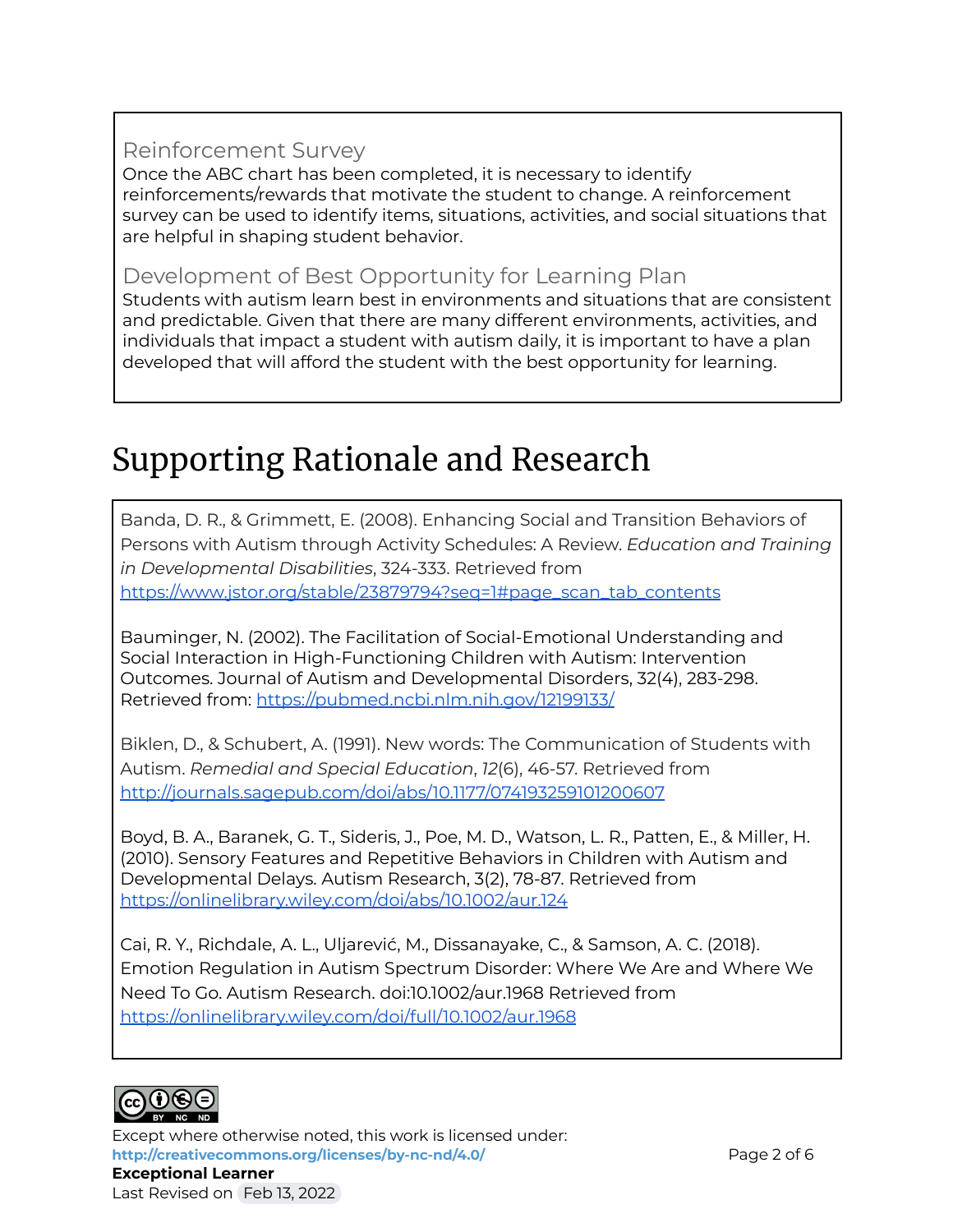Scott‐Van Zeeland, A. A., Dapretto, M., Ghahremani, D. G., Poldrack, R. A., & Bookheimer, S. Y. (2010). Reward Processing in Autism. Autism Research, 3(2), 53-67. Retrieved from <https://onlinelibrary.wiley.com/doi/abs/10.1002/aur.122>

Thiemann, K. S., & Goldstein, H. (2001). Social Stories, Written Text Cues, and Video Feedback: Effects on Social Communication of Children with Autism. *Journal of Applied Behavior Analysis*, *34*(4), 425-446. Retrieved from <https://onlinelibrary.wiley.com/doi/abs/10.1901/jaba.2001.34-425>

### Resources

Videos

[9-year-old's](https://abcnews.go.com/US/year-olds-heartfelt-video-life-autism/story?id=51585836) heartfelt video on life with autism

What It's Like To Have Autism: [Experience](https://www.youtube.com/watch?v=5Zo8lzPlUbg) Sensory Overload For Yourself

Autism Angel — Carly [Fleischmann](https://www.youtube.com/watch?v=34xoYwLNpvw)

Tools

[Antecedent-Behavior-Consequence](http://www.specialconnections.ku.edu/?q=behavior_plans/functional_behavior_assessment/teacher_tools/antecedent_behavior_consequence_chart) (ABC) Chart

Student [Reinforcement](https://achieve.lausd.net/cms/lib/CA01000043/Centricity/domain/361/positive%20behavior/tier%20ii/t2%20resources/Student%20Reinforcement%20Survey.pdf) Survey

Best [Opportunity](https://docs.google.com/document/d/1J9pZ3n9v3kZgVZWtRsedlIN9-qteIt1on6Q5nHJ6LJw/edit?usp=sharing) for Learning Plan Template

# Submission Guidelines & Evaluation Criteria

*To earn the micro-credential, you must receive a passing score in Parts 1 and 3 and receive a proficient score for all components in Part 2.*

### Part 1. Overview Questions (Provides Context)

(250- to 500-word limit)

Please answer the following contextual questions to help our assessor understand your current situation. *Please do not include any information that will make you identifiable to your reviewers*.

- What is your position in your school and what role do you have when working with students with Autism Spectrum Disorder?
- How are the needs of the student(s) being met or not met?



Except where otherwise noted, this work is licensed under: <http://creativecommons.org/licenses/by-nc-nd/4.0/> **Page 3 of 6 Exceptional Learner** Last Revised on Feb 13, 2022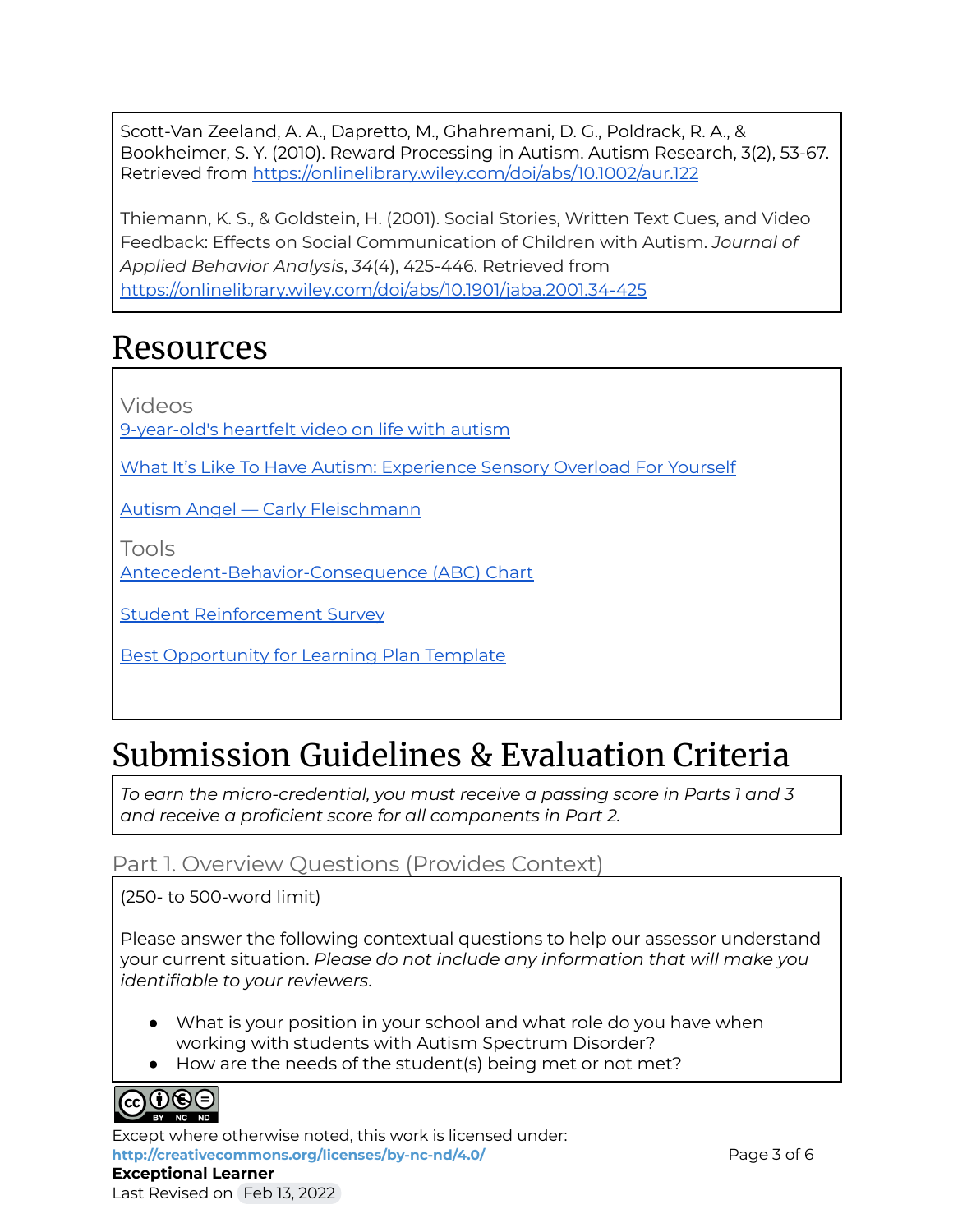- Who are the stakeholders involved with the student(s) that are necessary to building a successful plan for your student(s)?
- How do you plan to use the knowledge that you gain from participating in this microcredential?

**Passing:** Response provides reasonable and accurate information that justifies the reason for choosing this micro-credential to address specific needs of both the teacher and the student. Educator includes a goal that describes what they hope to gain from earning this micro-credential.

### Part 2. Work Examples/Artifacts/Evidence

To earn this micro-credential, please submit the following **three artifacts** as evidence of your learning. *Please do not include any information that will make you or your students identifiable to your reviewers*.

#### **Artifact 1: ABC Chart**

Submit a completed ABC chart on a student with autism. See link in Resources section.

#### **Artifact 2: Reinforcement Survey**

Submit completed reinforcement surveys completed by all stakeholders (student, parent(s), classroom teachers, at a minimum, and other adults with whom the student has a significant relationship). See link in resource section.

#### **Artifact 3: Best Opportunity for Learning Plan**

Submit a Best Opportunity for Learning Plan that melds all issues and concerns that affect the student's ability to learn, including:

- Environment(s)
- Communication methods and concerns
- Transition methods and concerns
- Reinforcements/rewards that will support the student's ability to learn on a daily basis
- Handling of disruptive behavior(s)
- Interventions/methods of communications that are NOT appropriate.

*You may use the template in the Resources section or create your own document with the above bulleted sections clearly labeled.*

#### Part 2. Rubric

|  |  | <b>Proficient</b> | Basıc | <b>Developing</b> |
|--|--|-------------------|-------|-------------------|
|--|--|-------------------|-------|-------------------|



Except where otherwise noted, this work is licensed under: **<http://creativecommons.org/licenses/by-nc-nd/4.0/>** Page 4 of 6 **Exceptional Learner** Last Revised on Feb 13, 2022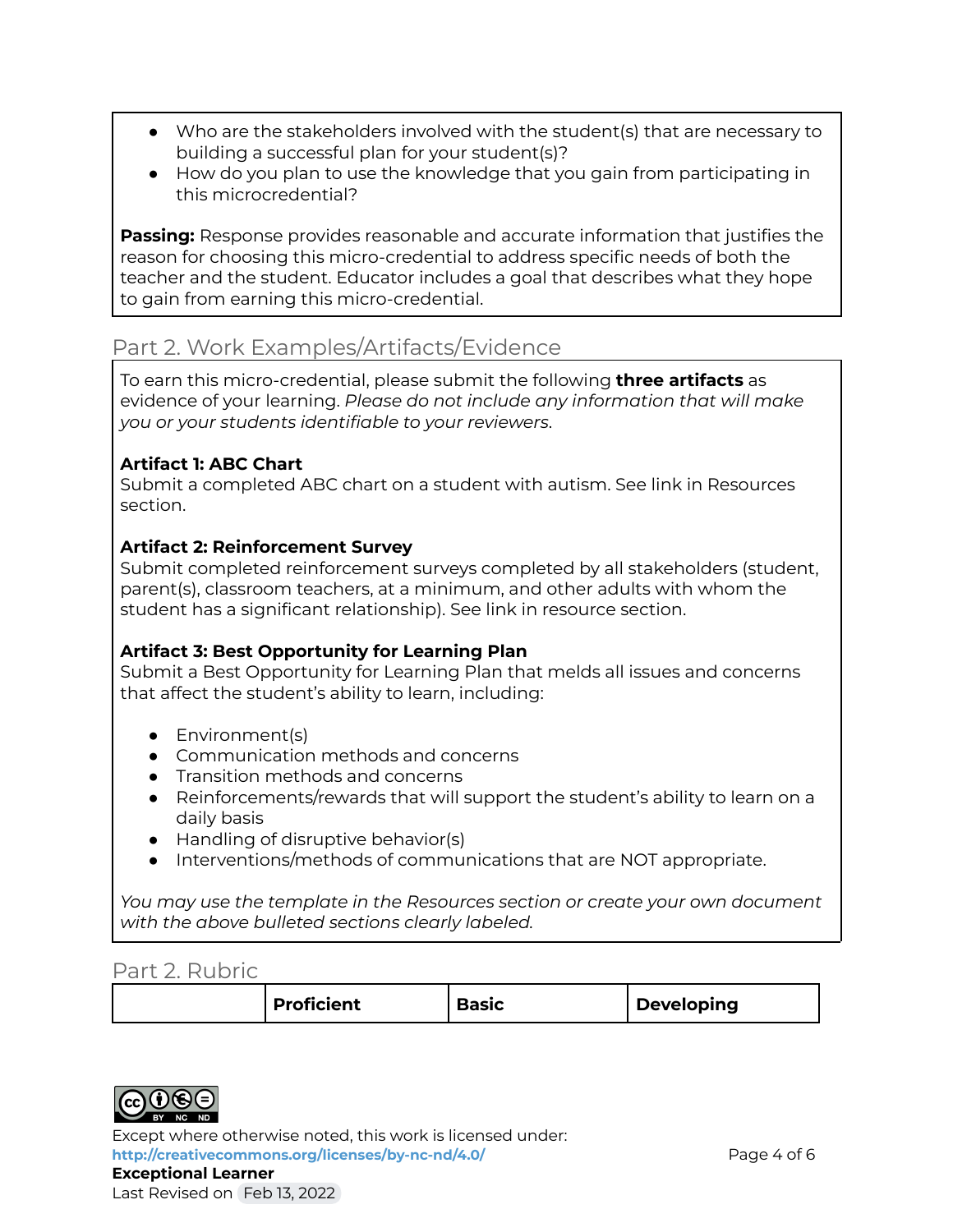| <b>Artifact 1: ABC</b><br><b>Chart</b>                         | All sections of the<br>chart are complete<br>and contain<br>factual, specific,<br>and non-biased or<br>non-opinionated<br>information.<br>Time of<br>observation is<br>sufficient and<br>occurs across<br>multiple settings. | Most sections of<br>the chart are<br>completed.<br>Information is<br>specific and<br>devoid of bias or<br>opinion.<br>Time of<br>observation is<br>adequate but may<br>occur in only one<br>setting.<br>Consequence<br>and/or function<br>sections may be<br>incomplete. | Chart lists minimal<br>amount of<br>information<br>completed over a<br>minimal amount of<br>time, or in a single<br>setting.<br>Information may be<br>biased or<br>opinionated. Some<br>sections of the chart<br>may not be<br>completed. |
|----------------------------------------------------------------|------------------------------------------------------------------------------------------------------------------------------------------------------------------------------------------------------------------------------|--------------------------------------------------------------------------------------------------------------------------------------------------------------------------------------------------------------------------------------------------------------------------|-------------------------------------------------------------------------------------------------------------------------------------------------------------------------------------------------------------------------------------------|
| <b>Artifact 2:</b><br><b>Reinforcement</b><br><b>Survey</b>    | Surveys are<br>completed by all or<br>most members of<br>the team and<br>other significant<br>individuals to the<br>student. Both parts<br>of the survey are<br>completed<br>thoroughly.                                     | Surveys are<br>submitted by<br>some but not all or<br>most team<br>members. Both<br>parts of the survey<br>are completed but<br>with minimal or<br>nonspecific<br>information.                                                                                           | One or minimal<br>surveys are<br>completed. Both<br>parts of surveys may<br>not be complete, or<br>are minimally<br>completed.                                                                                                            |
| <b>Artifact 3: Best</b><br>Opportunity<br>for Learning<br>Plan | All sections of the<br>plan are<br>completed<br>thoroughly with<br>examples<br>attached.                                                                                                                                     | Some sections of<br>the survey are left<br>incomplete and/or<br>examples are not<br>provided.                                                                                                                                                                            | Sections are<br>incomplete and<br>minimal<br>information is<br>provided. No<br>examples are<br>provided.                                                                                                                                  |

### Part 3 Reflection

#### (300-500 word limit)

Use the word count as a guide to write a personal reflection about your work on this micro-credential. For tips on writing a good reflection review the following resource:



Except where otherwise noted, this work is licensed under: <http://creativecommons.org/licenses/by-nc-nd/4.0/> **Page 5 of 6 Exceptional Learner** Last Revised on Feb 13, 2022